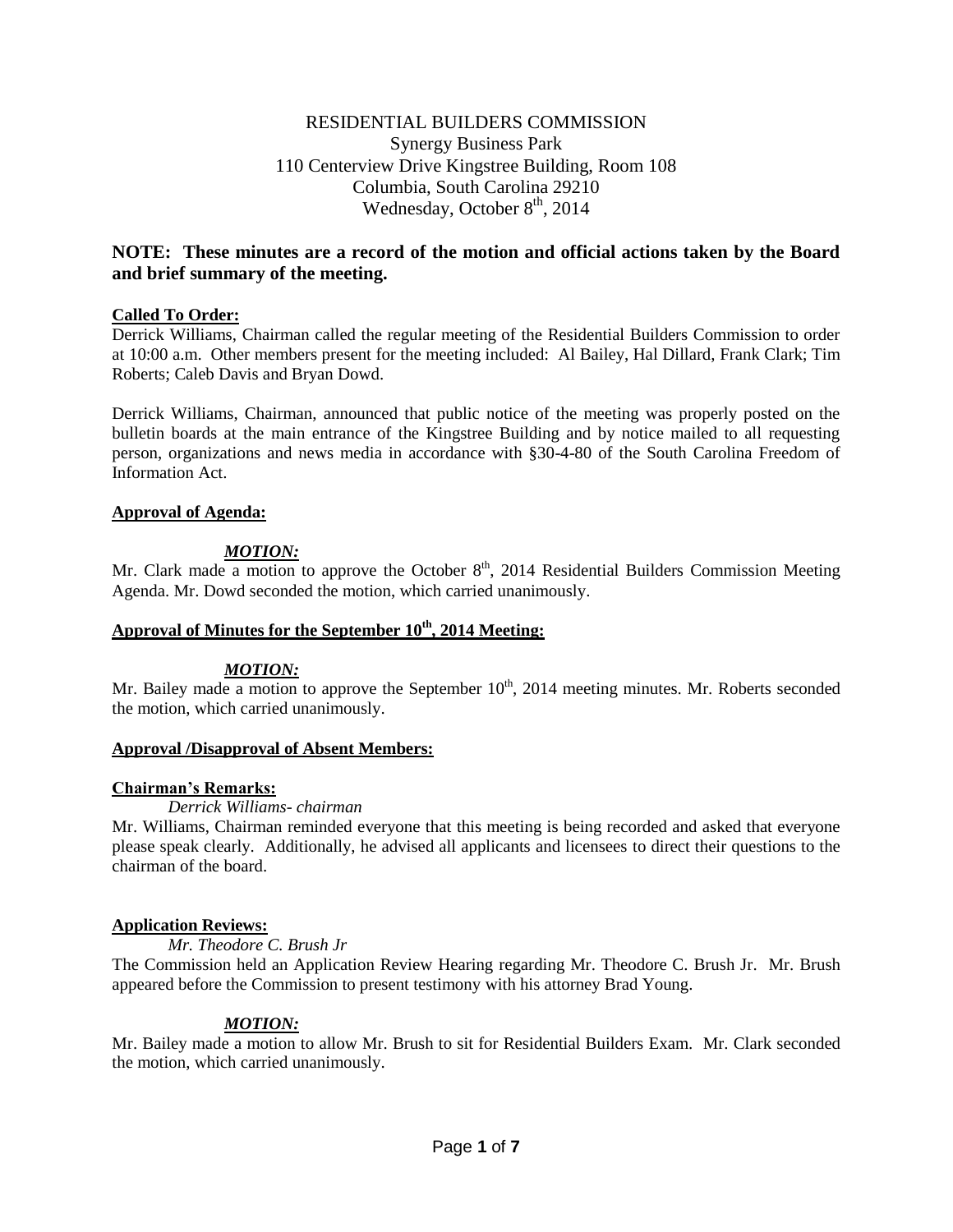## *Mr. Kevin O'Gorman*

The Commission held an Application Review Hearing regarding Mr. Kevin O'Gorman. Mr. O'Gorman appeared before the Commission to present testimony and waived his right to counsel.

### *MOTION:*

Mr. Davis made a motion to allow Mr. O'Gorman to sit for the Plumbing exam. Mr. Clark seconded the motion, which carried unanimously.

### *Mr. Scott A. Perry*

The Commission held an Application Review Hearing regarding Mr. Scott A Perry. Mr. Perry appeared before the Commission to present testimony with a witness Bethany Perry and waived his right to counsel.

### *MOTION:*

Mr. Davis made a motion to allow Mr. Perry to sit for the Residential Builders Exam. Mr. Dillard seconded the motion, Mr. Davis amended his motion to allow Mr. Perry to sit for the Residential Builders Exam, provide a clean credit report at next renewal and an updated report from the IRS within 12 months. Mr. Dillard seconded the amended motion, which carried unanimously.

### *Mr. James E. Gentile*

The Commission held an Application Review Hearing regarding Mr. James Gentile. Mr. Gentile appeared before the Commission to present testimony and waived his right to counsel.

### *MOTION:*

Mr. Bailey made a motion to allow Mr. Gentile to sit for the Plumbing exam. Mr. Dillard seconded the motion, which carried unanimously.

#### *Mr. Jeffrey Wood*

The Commission held an Application Review Hearing regarding Mr. Jeffrey Wood. Mr. Wood appeared before the Commission to present testimony and waived his right to counsel.

### *MOTION:*

Mr. Dowd made a motion to allow Mr. Wood to sit for the Residential Builders Exam and within 12 months from the license issuance date he must provide an updated report from the IRS and a clean credit report. Mr. Roberts seconded the motion, which did not carry unanimously. Mr. Dillard opposed.

#### *Mr. John A Higgins*

The Commission held an Application Review Hearing regarding Mr. John A Higgins. Mr. Higgins appeared before the Commission to present testimony and waived his right to counsel.

### *MOTION:*

Mr. Clark made a motion to allow Mr. Higgins to sit for the Residential Builders Exam. Mr. Dillard seconded the motion, which carried unanimously.

#### *Mr. Kenneth Beaudion*

The Commission held an Application Review Hearing regarding Mr. Kenneth Beaudion. Mr. Beaudion appeared before the Commission to present testimony with witnesses Roger Beaudion and Shawn Masten. He waived his right to counsel.

# *MOTION:*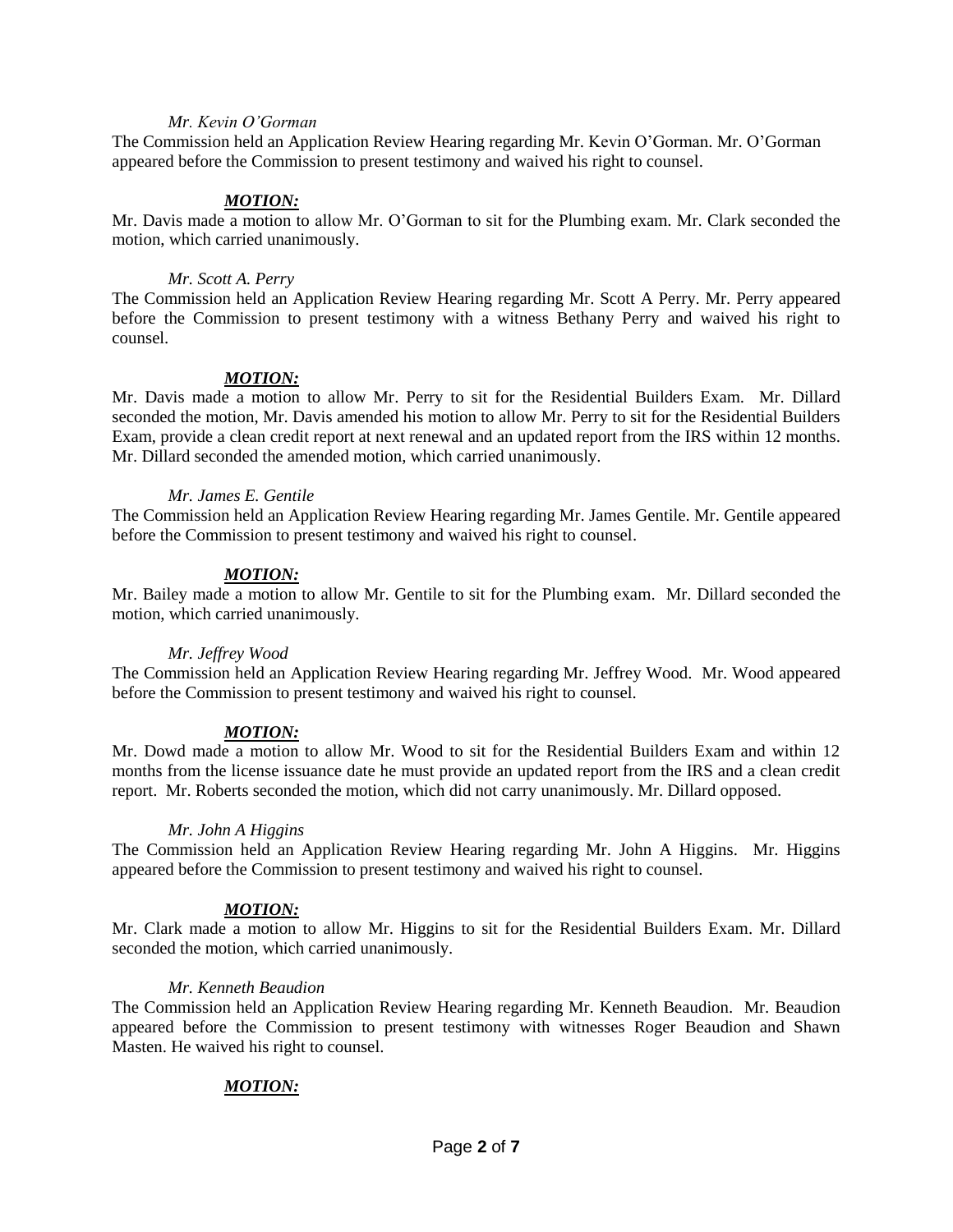Mr. Roberts made a motion to allow Mr. Beaudion to sit for the Residential Builders Exam. Mr. Clark seconded the motion, which carried unanimously.

### *Mr. Oliver Daniels*

The Commission held an Application Review Hearing regarding Mr. Oliver Daniels. Mr. Daniels did not appear to present testimony.

### *MOTION:*

There were no motions made.

### *Mr. Cecil Geiger*

The Commission held an Application Review Hearing regarding Mr. Cecil Geiger. Mr. Geiger appeared before the Commission to present testimony and waived his right to counsel.

### *MOTION:*

Mr. Bailey made a motion to allow Mr. Geiger to sit for the Electrical Exam. Mr. Dowd seconded the motion, which carried unanimously.

### *Mr. Michael Riffert*

The Commission held an Application Review Hearing regarding Mr. Michael Riffert. Mr. Riffert appeared before the Commission to present testimony with his attorney Mr. James R. Davis.

### *MOTION:*

Mr. Dowd made a motion to go into Executive Session. Mr. Bailey seconded the motion, which carried unanimously.

### *MOTION:*

Mr. Bailey made a motion to come out of Executive Session. Mr. Dillard seconded the motion, which carried unanimously.

### *MOTION:*

Mr. Dowd made a motion to deny the renewal until all judgments and liens had been resolved. Mr. Dillard seconded the motion.

### *MOTION:*

Mr. Bailey made a motion to go into Executive Session. Mr. Dowd seconded the motion, which carried unanimously.

### *MOTION:*

Mr. Dowd made a motion to come out of Executive Session. Mr. Bailey seconded the motion, which carried unanimously.

### *MOTION:*

Mr. Davis made a motion to reopen Mr. Riffert's case before the board. Mr. Bailey seconded the motion, which carried unanimously.

### *MOTION:*

Mr. Dowd made a motion to amend his motion to deny renewal until all judgments and liens had been resolved but to allow him to finish all jobs he is currently permitted for. Mr. Bailey seconded the motion, which carried unanimously.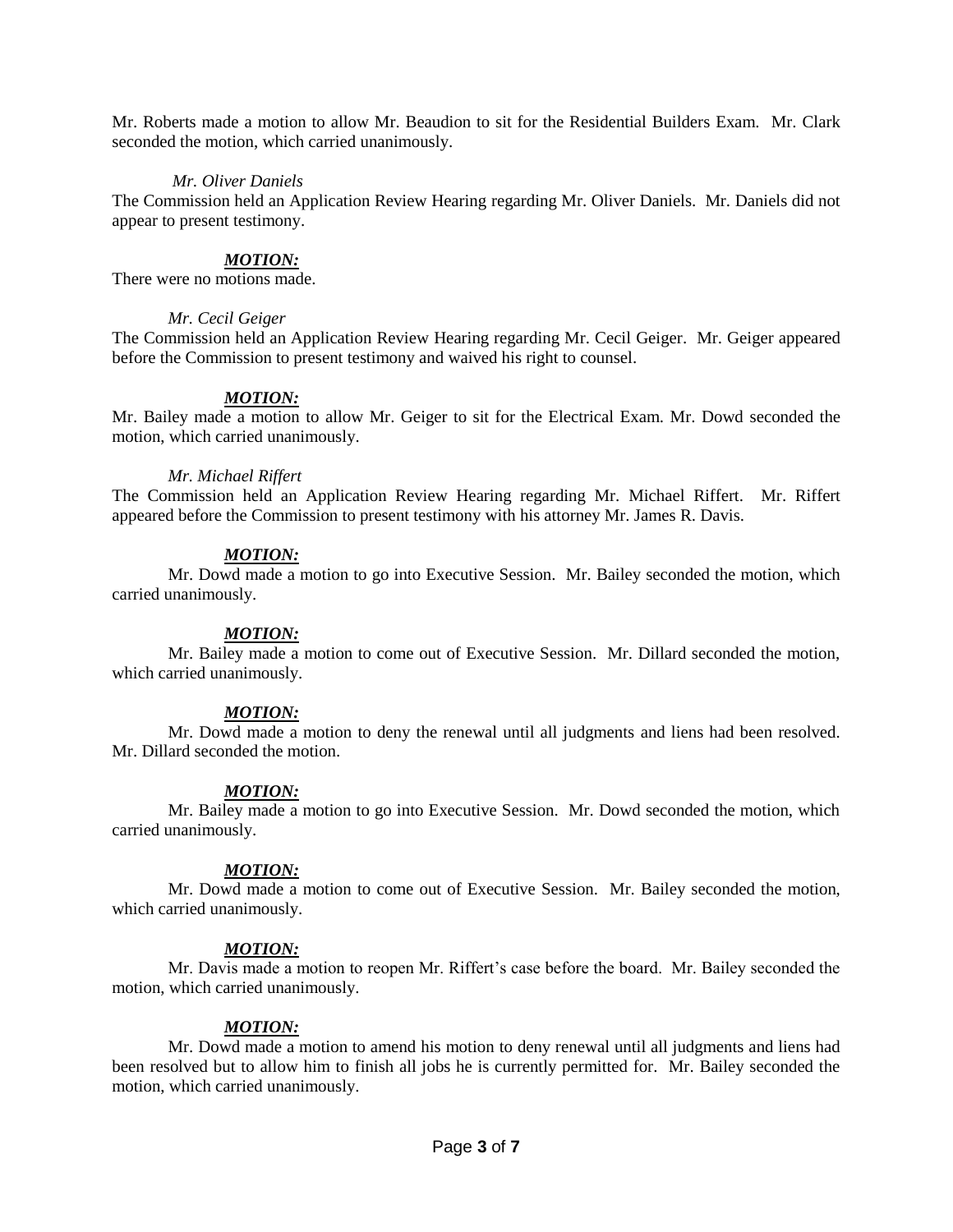Mr. Hal Dillard had to excuse himself from the meeting at 1:05pm.

## *Mr. Rodney Martin*

The Commission held an Application Review Hearing regarding Mr. Rodney Martin before the Commission to present testimony and waived his right to counsel. He also presented a witness Mr. Thomas Seegars.

### *MOTION:*

Mr. Dowd made a motion to issue a 90 day license and provide a final resolution or repayment by the end of the 90 days. Mr. Bailey seconded the motion, which carried unanimously.

## *Mr. Walter Seinsheimer*

The Commission held an Application Review Hearing regarding Mr. Walter Seinsheimer. Mr. Seinsheimer appeared before the Commission to present testimony along with his attorney David Marvel. Mr. Bailey recused himself.

# *MOTION:*

Mr. Roberts made a motion 120 day probationary license and provide a resolution to the judgment before the end of the probationary license expiration. Mr. Davis seconded the motion which carried unanimously.

## *Mr. David Bridges Jr.*

The Commission held an Application Review Hearing regarding Mr. David Bridges Jr. Mr. Bridges appeared before the commission to present testimony and waived his right to counsel.

# *MOTION:*

Mr. Dowd made a motion to issue a 90 day license, and must provide final resolution or repayment plan before the expiration of the 90 license. Mr. Clark seconded the motion, which carried unanimously.

### *Mr. Frank Roberts*

The Commission held an Application Review Hearing regarding Mr. Frank Roberts. Mr. Roberts appeared before the Commission to present testimony and waived his right to counsel.

# *MOTION:*

Mr. Bailey made a motion to approve Mr. Roberts' renewal. Mr. Roberts seconded the motion, which carried unanimously.

### *Mr. Brian Ranger*

The Commission held an Application Review Hearing regarding Mr. Brian Ranger. Mr. Ranger appeared before the Commission to present testimony and waived his right to counsel. He also presented a witness Mr. David W. Hillburn.

# *MOTION:*

Mr. Bailey made a motion to issue a 90 day license, and must provide final resolution or repayment plan with the 90 days. Mr. Roberts seconded the motion, which carried unanimously.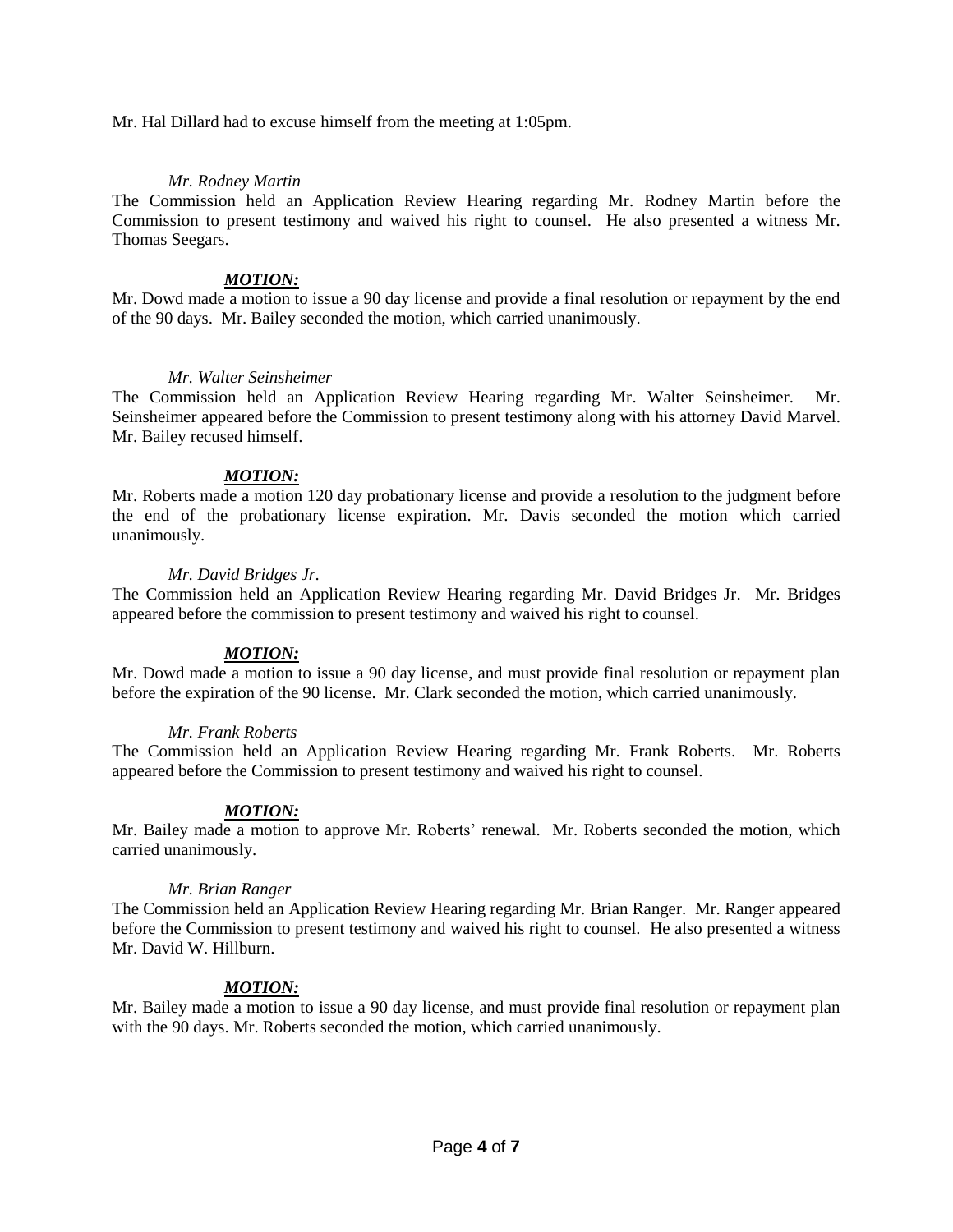### *Mr. William Douglas Jr*

The Commission held an Application Review Hearing regarding Mr. Williams Douglas Jr. Mr. Douglas appeared before the Commission to present testimony and waived his right to counsel.

### *MOTION:*

Mr. Bailey made a motion to issue a 90 day license and must provide final resolution or repayment plan with the 90 days. Mr. Roberts seconded the motion, which carried unanimously.

### *Mr. Franklin White*

The Commission held an Application Review Hearing regarding Mr. Franklin White. Mr. White appeared before the Commission to present testimony and waived his right to counsel.

### *MOTION:*

Mr. Bailey made a motion to issue a 90 day license must provide final resolution or repayment plan within the 90 days. Mr. Roberts seconded the motion, which carried unanimously.

### *Mr. Mark Strong*

The Commission held an Application Review Hearing regarding Mr. Mark Strong. Mr. Strong appeared before the Commission to present testimony and waived his right to counsel.

### *MOTION:*

Mr. Bailey made a motion to go into executive session. Mr. Dowd seconded the motion, which carried unanimously.

### *MOTION:*

Mr. Bailey made a motion to come out of executive session. Mr. Roberts seconded the motion, which carried unanimously.

### *MOTION:*

Mr. Roberts made a motion allow Mr. Strong to sit for the exam but not to issue the license until liens and judgments had been paid. Mr. Bailey seconded the motion, which carried unanimously.

#### *Mr. Eric Newton*

The Commission held an Application Review Hearing regarding Mr. Eric Newton. Mr. Newton appeared before the Commission to present testimony and waived his right to counsel.

### *MOTION:*

Mr. Bailey made a motion to allow Mr. Newton to reinstate his license without exam. Mr. Roberts seconded the motion, which carried unanimously.

#### *Mr. Anthony Pinnix*

The Commission held an Application Review Hearing regarding Mr. Anthony Pinnix. Mr. Pinnix appeared before the Commission to present testimony and waived his right to counsel. He presented a witness Ms. Michelle Pinnix.

#### *MOTION:*

Mr. Bailey made a motion to approve the Specialty Registration conditional to the outcome of the felony charges. Mr. Roberts seconded the motion, which carried unanimously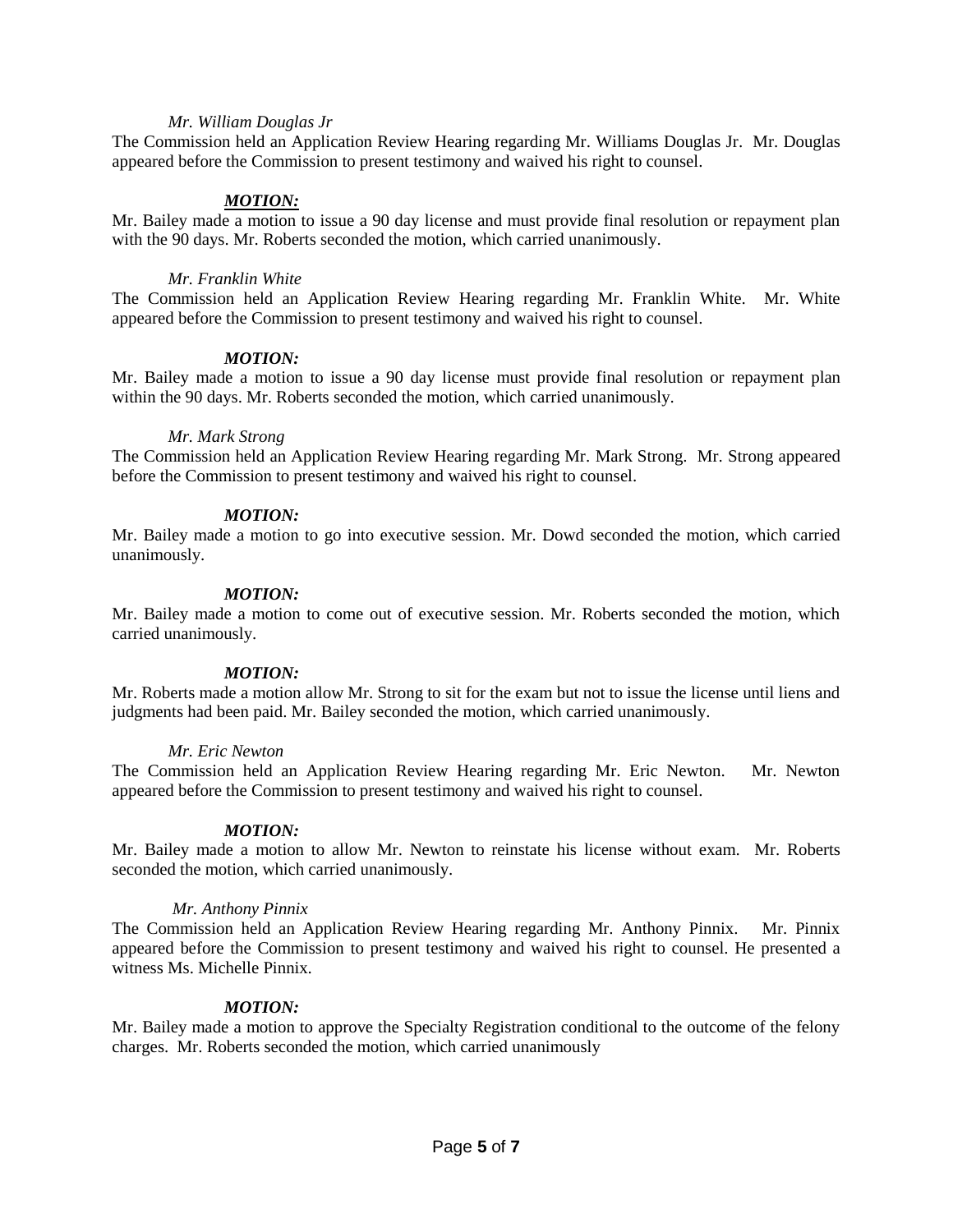### **Final Order Hearings:**

*Mr. Robert Jones Case# 2013-411*

The Board held a Final Order hearing regarding Mr. Robert Jones. Mr. Jones appeared to request a reduction of accessed civil penalty.

*MOTION:*

Mr. Bailey made a motion to reduce the assessed civil penalty to \$750.00 per offense for a total of \$2,250.00. Mr. Davis seconded the motion, which carried unanimously.

*Mr. Robert Hosey case# 2012-274*

The Board held a Final Order hearing regarding Mr. Robert Hosey.

### *MOTION:*

Mr. Davis made a motion to uphold the Hearing Officer's Recommendation. Mr. Roberts seconded the motion, which carried unanimously.

### **Administrator's Remarks:**

No comments were made.

## **OIE Report – Mr. Todd Bond:**

*Todd Bond, Chief Investigator of OIE*

Mr. Todd Bond, Chief Investigator appeared to present the information to the commission regarding the OIE monthly report.

> **Complaints Received –** 416 **Active Investigations –** 94 **Closed Cases –** 383

### **New Business**

A. Recommendations of IRC

*MOTION:*

Mr. Bailey made a motion to approve the Recommendation of the IRC. Mr. Davis seconded the motion, which carried unanimously.

B. Resolution Guidelines

# *MOTION:*

Mr. Davis made a motion to approve the IRC Resolution Guidelines. Mr. Dowd seconded the motion, which carried unanimously

### **Legal Advice- §40-59-20(6)**

# *MOTION:*

Mr. Roberts made a motion to go into Executive Session. Mr. Dowd seconded the motion, which carries unanimously.

# *MOTION:*

Mr. Dowd made a motion to come out of Executive Session. Mr. Bailey seconded the motion, which carried unanimously.

Mr. Caleb Davis had to excuse himself from the meeting at 3:30 PM.

### **Old Business:**